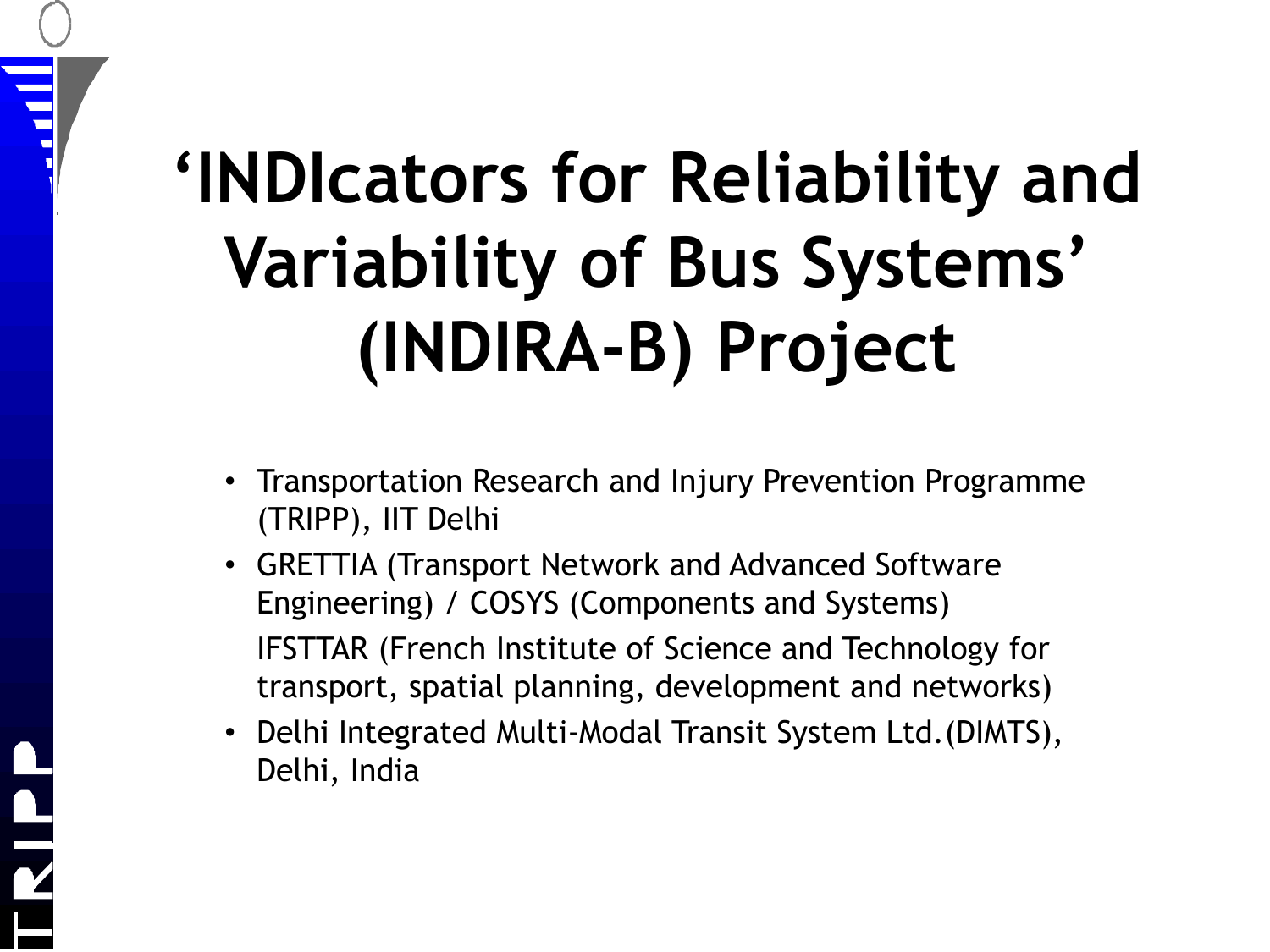#### **PROFILE OF PARTICIPATING ORGANISATIONS**

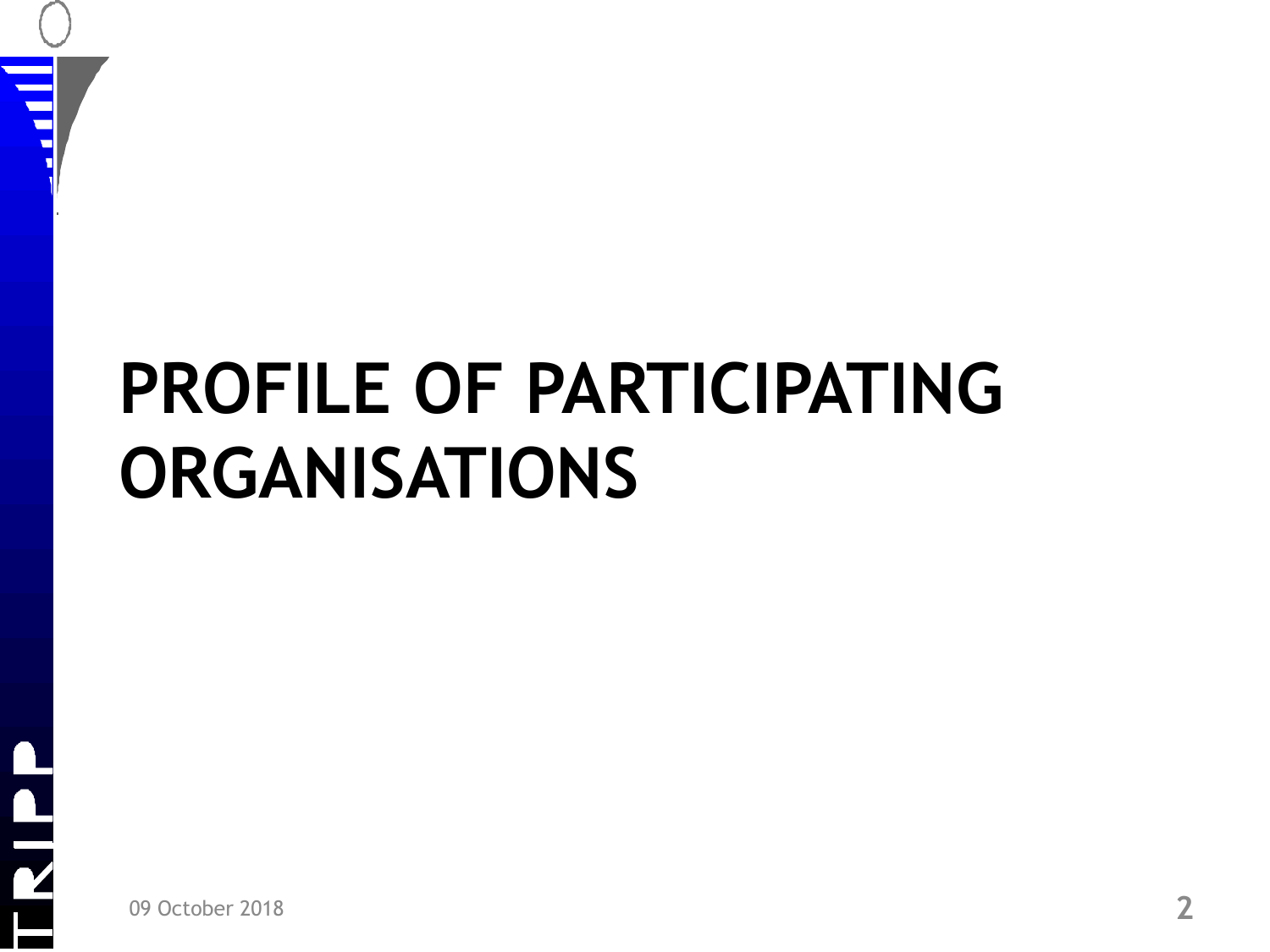# Indian Institution

- The Transportation Research and Injury Prevention Programme (TRIPP) at the Indian Institute of Technology (IIT) Delhi, is an interdisciplinary programme
- Focuses on the reduction of adverse health effects of road transport
- Introduction of BRTS projects in India was initiated by TRIPP members as advisor to Delhi government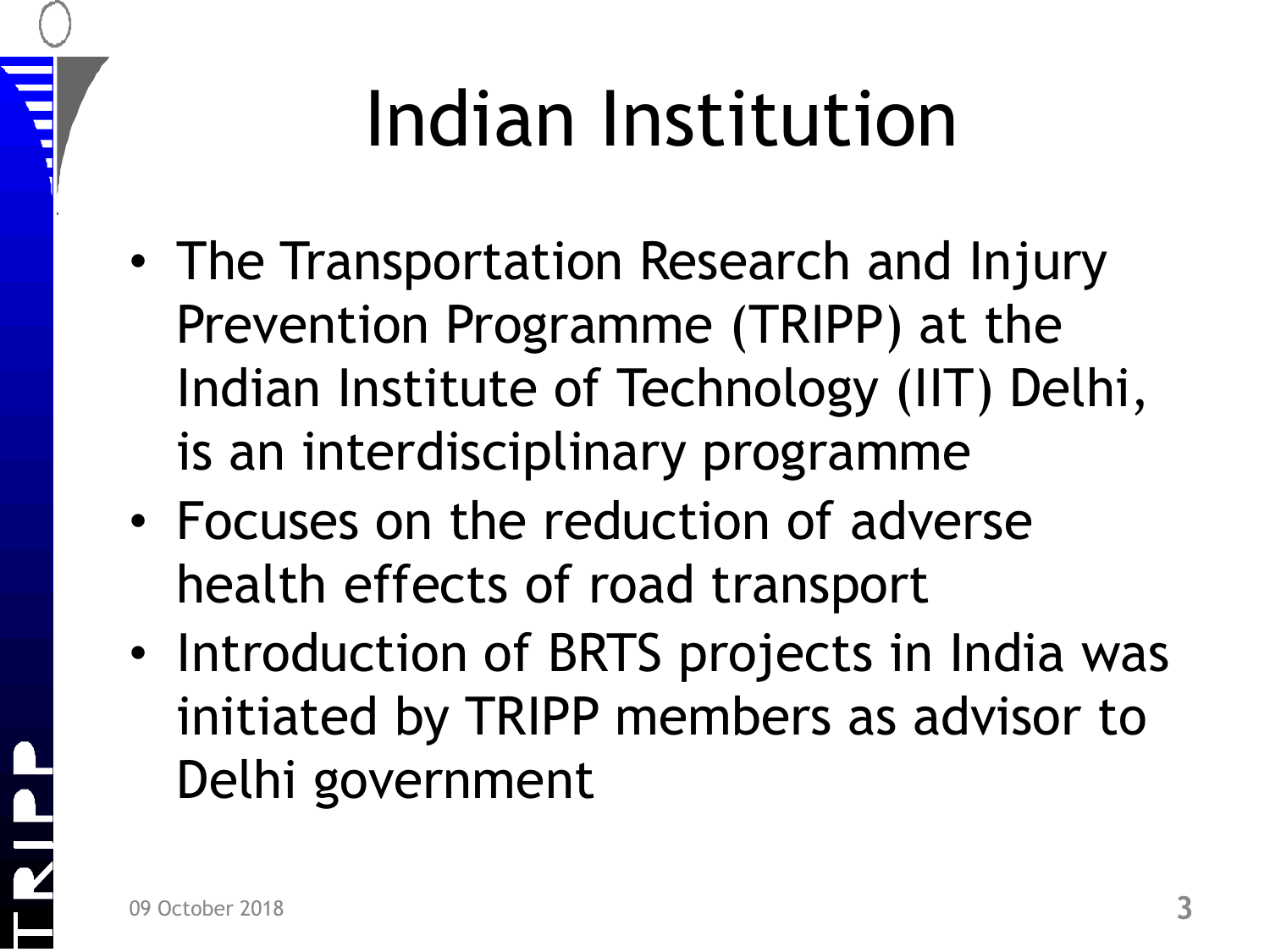## French Institution

- GRETTIA is a research laboratory on *Transport Network and Advanced Software Engineering* in the department COSYS (Components and Systems) at IFSTTAR
- **IFSTTAR** is the French Institute of Science and Technology for transport, spatial planning, development and networks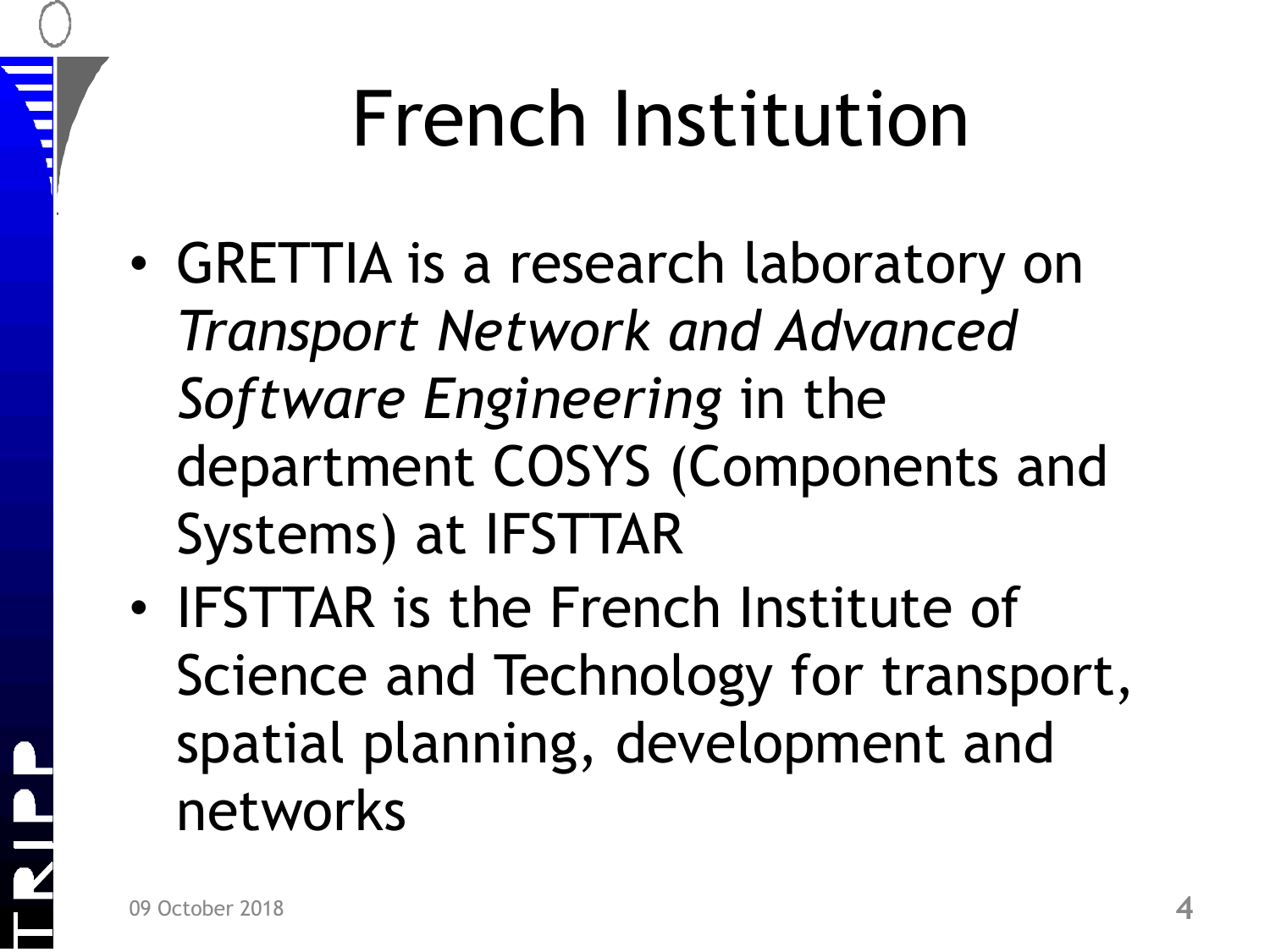# Indian Industry

- Delhi Integrated Multimodal Transit System Ltd. (DIMTS) is a 50:50 joint venture between Government of Delhi and Infrastructure Development and Finance Company (IDFC)
- DIMTS has rich experience in the following verticals of transportation –
	- **Transport planning and modelling**
	- **Advisory services**
	- **Design**

Ē

- **Project Management and Independent Engineer**
- **Transport operations**
- **Intelligent Transport System technology**
- **Automatic Vehicle Location Systems**
- Payments Digital wallets
- **Mobile Applications**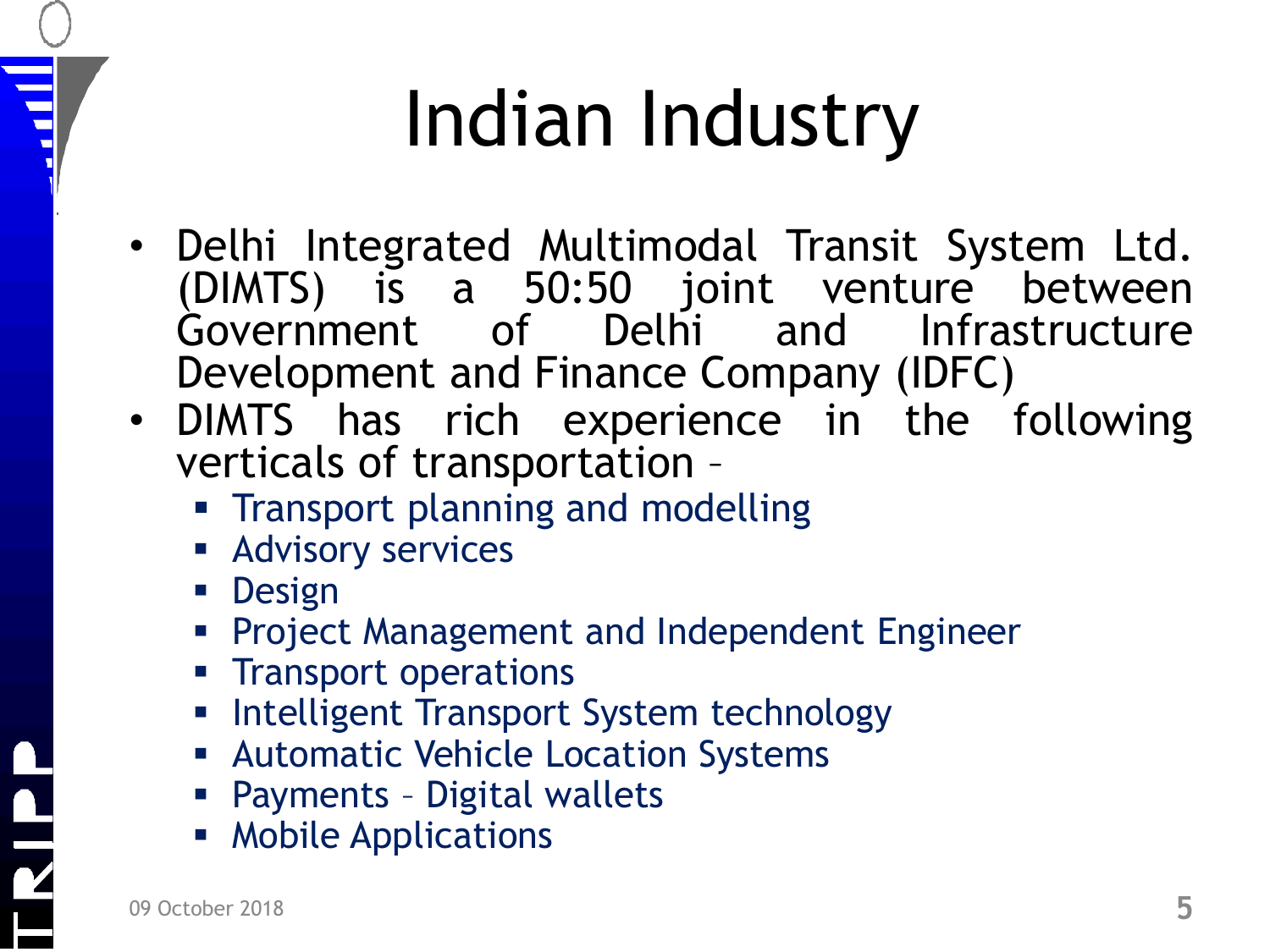# Need for Study

- Analysis of integration of bus systems in existing city roads and PT network requires research based on
	- Performance-related indicators
	- Patterns of traffic and mobility flows
- Current Automatic Vehicle Location (AVL) systems provide very accurate data concerning the buses' position, headways, etc.
- Need to supervise, on-line and off-line, the performance of the system, based on **Indicators and goals assigned at city level** 
	- **Performance regarding level of investment**

09 October 2018 **6**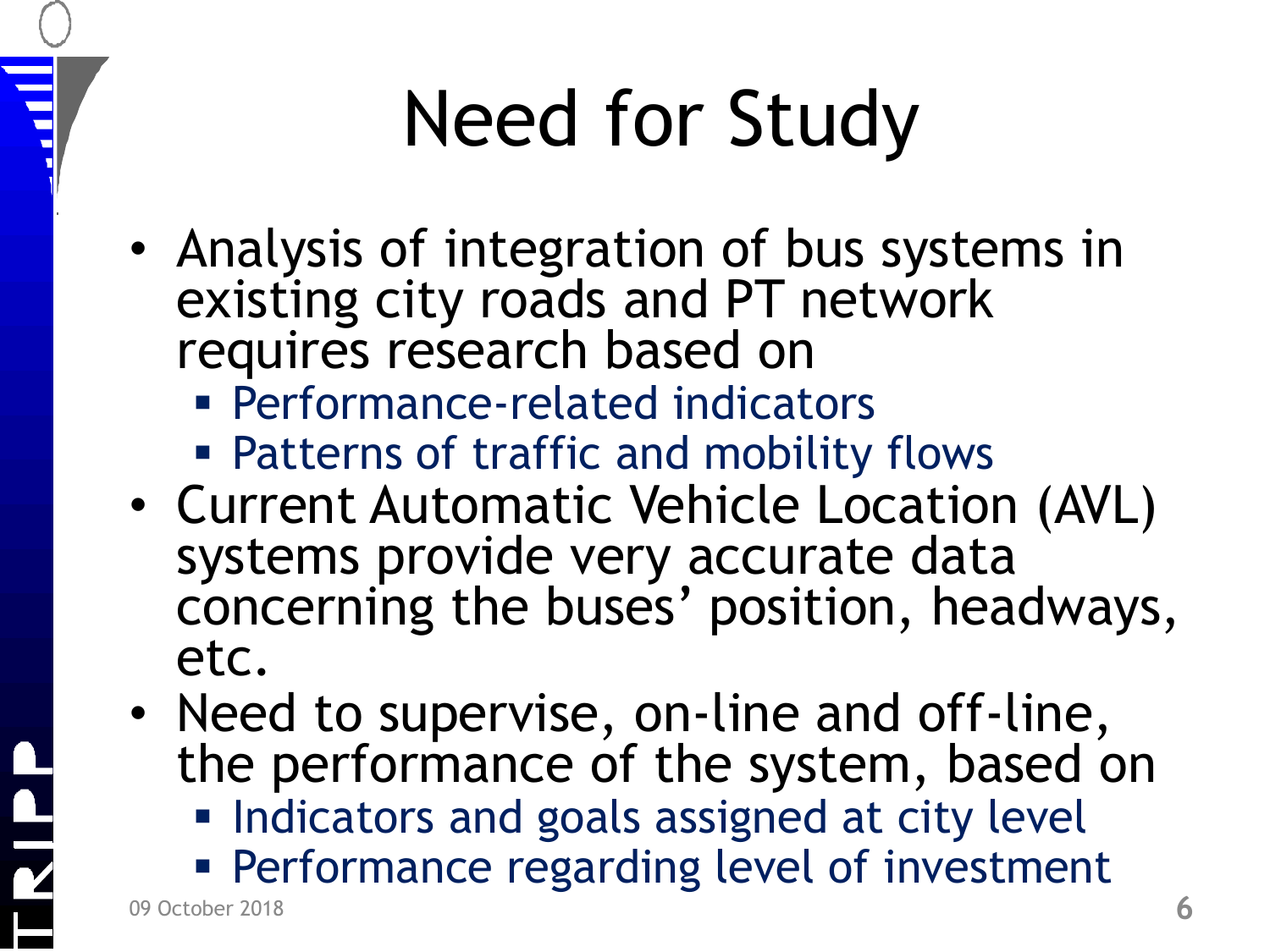# **Objectives**

- To assess some of the existing well known quality-of-service indicators of bus performance, and to develop new performance indicators
- To develop a computer-based research tool consisting of different modules/ performance indicators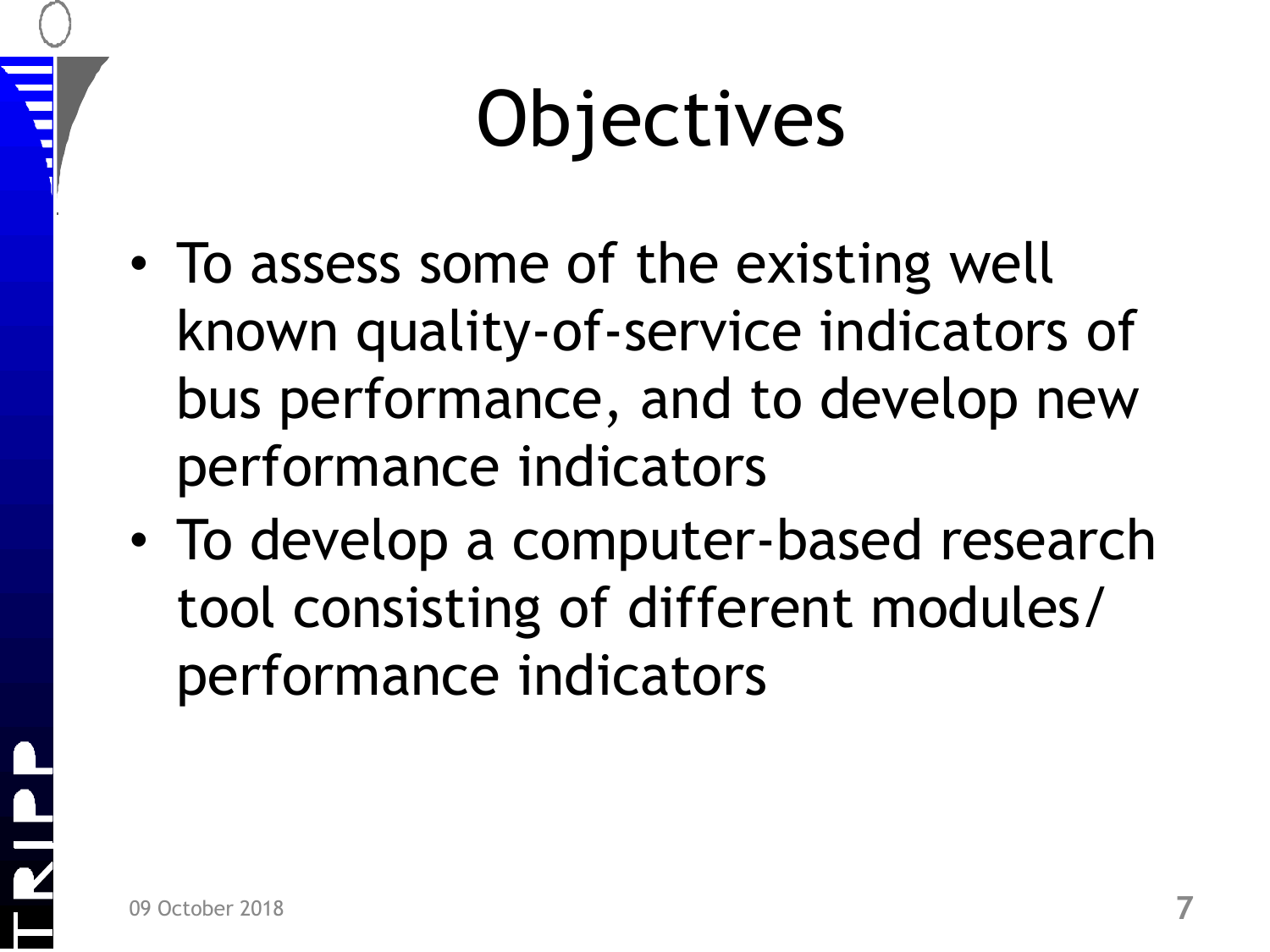# **Objectives**

- Performance indicators will further help in giving information about
	- **Revenue**
	- **Heavily used routes and bus-stops**
- To design a bus fleet "supervision" cockpit" for both operators and PT authorities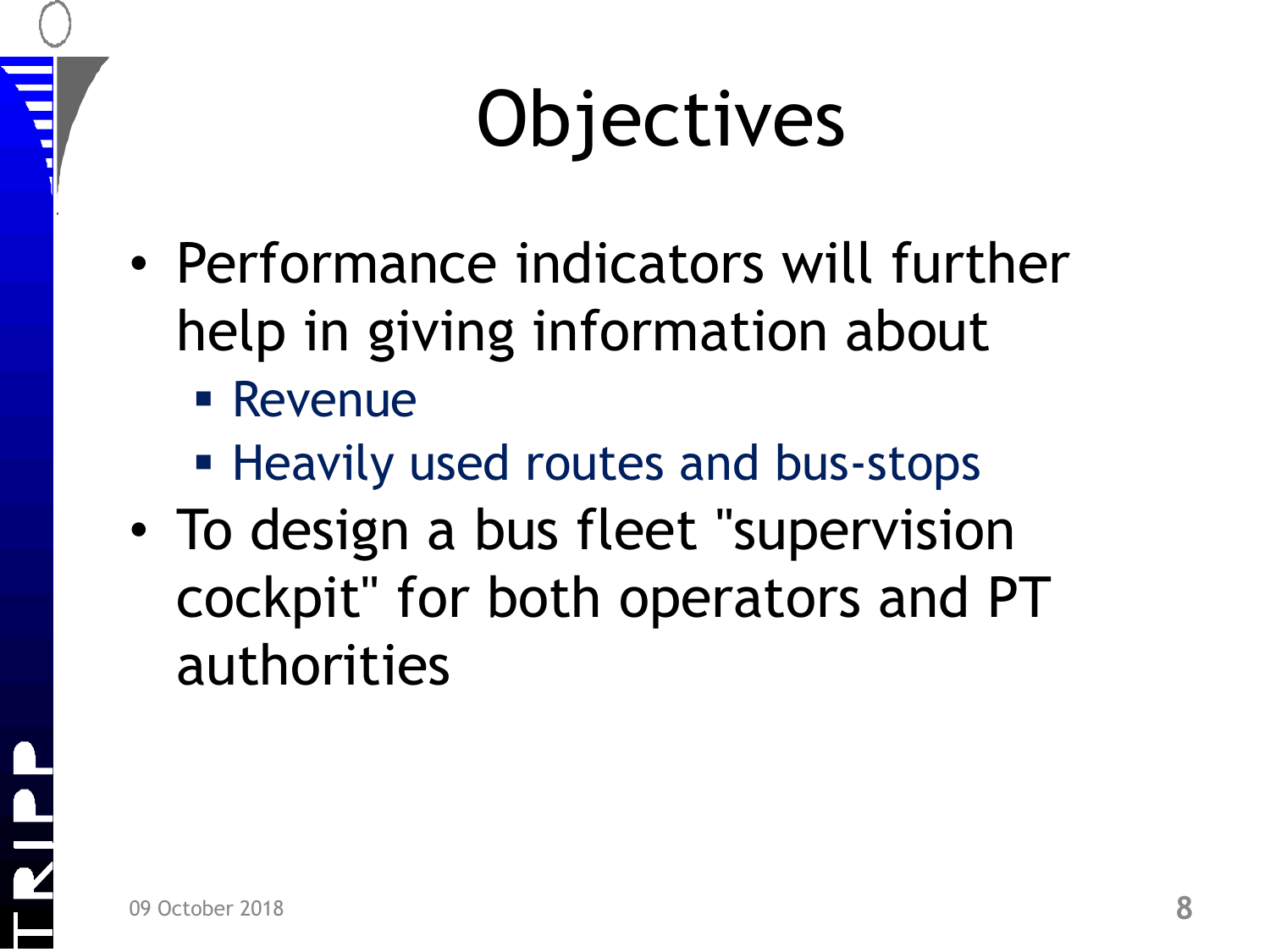## Market Research

- **INDIRA B tool is being pilot tested by** DIMTS.
- This can be used by city bus operators collecting GPS and EVM data.
- Potentially relevant for most ASRTUs and bus operators in metro cities.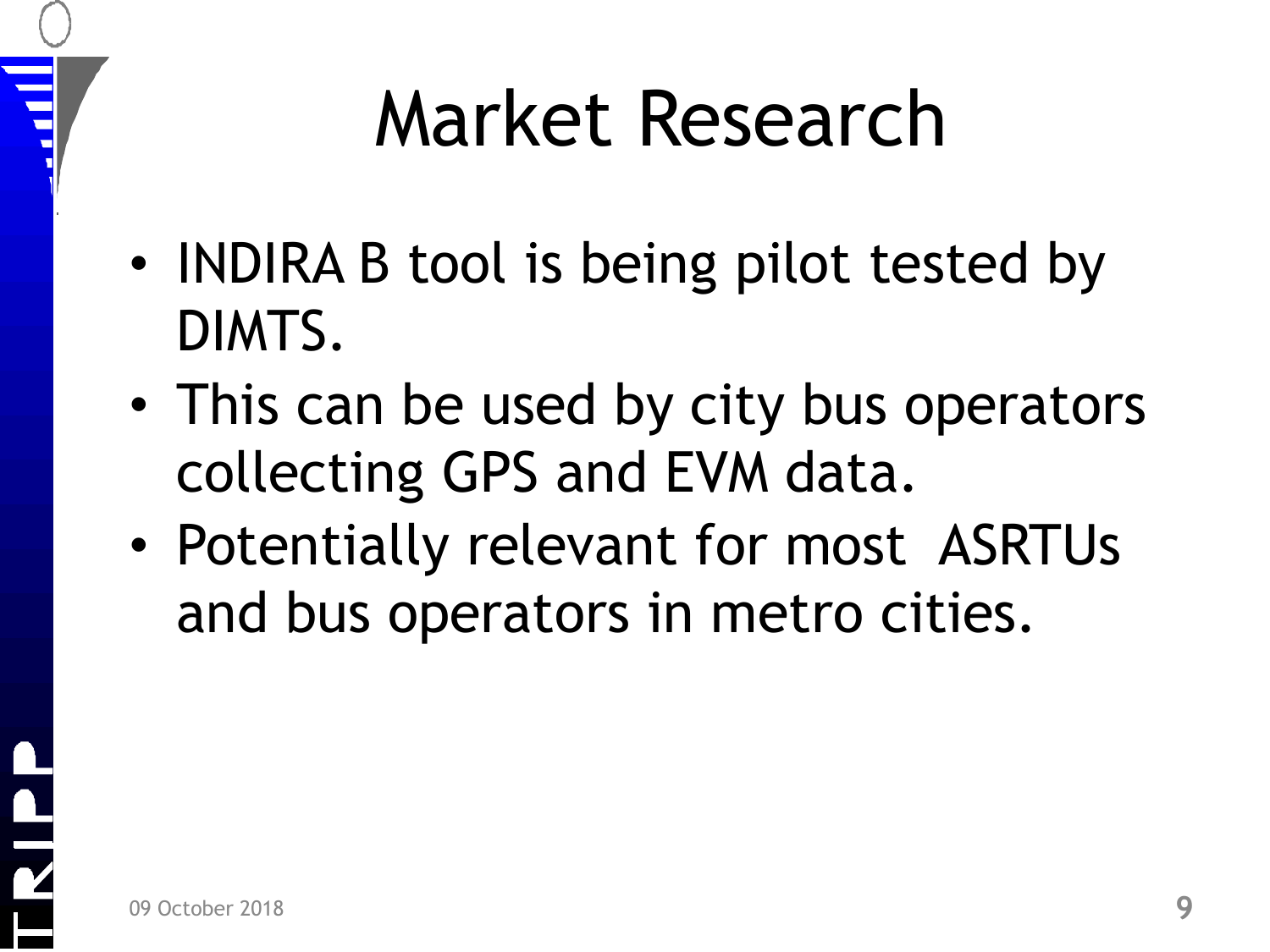# Expected Commercial Impact

- May improve bus market in cities.
- Public and Private operators, both can be assisted for improving financial and economic performance.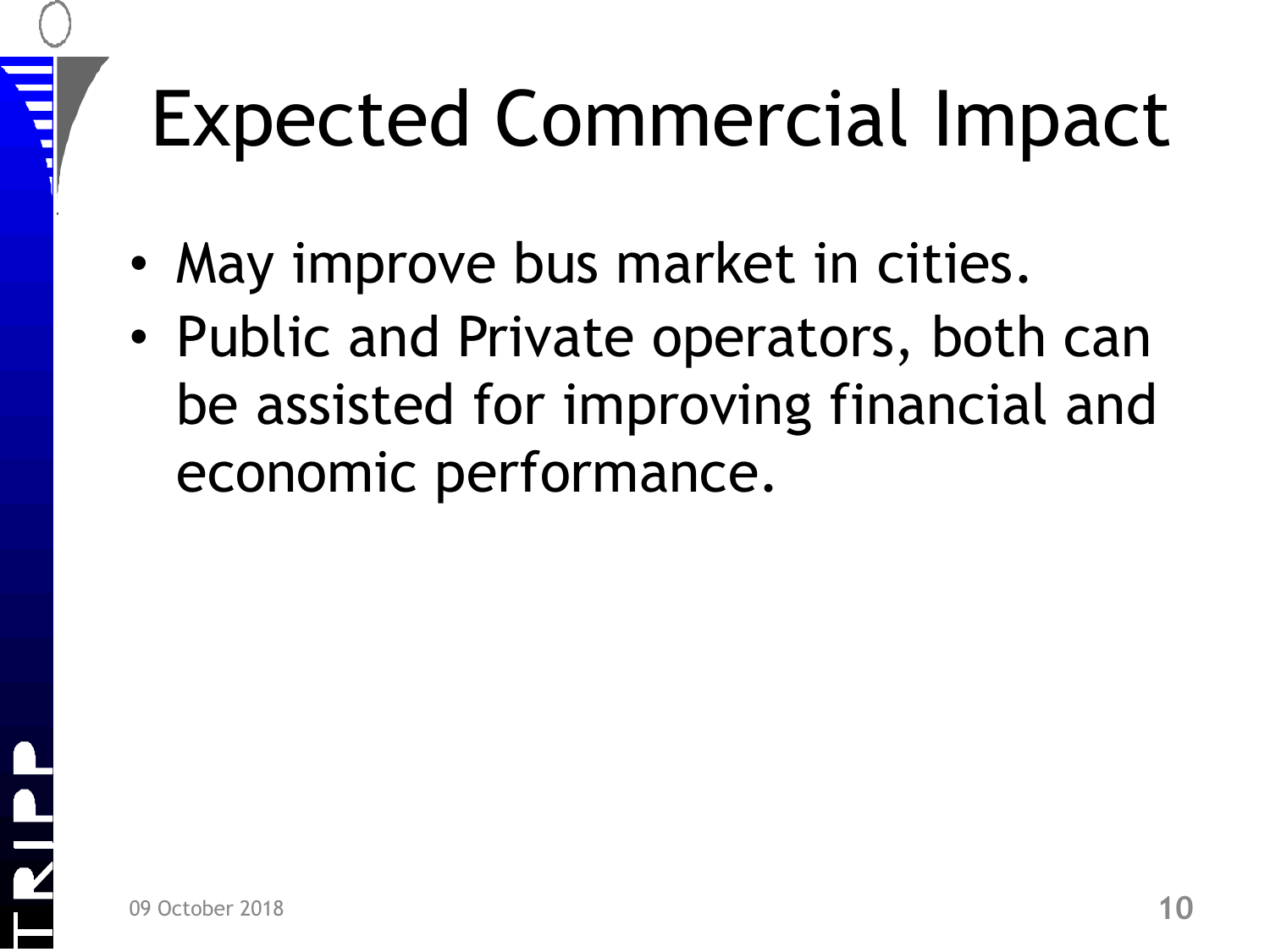# Expected Commercial Impact

- Will include an explanation and analysis procedure to improve operating conditions
- Tool could also be used for benchmarking performance of PT systems
- Users could be provided with information necessary to ensure a reliable time course

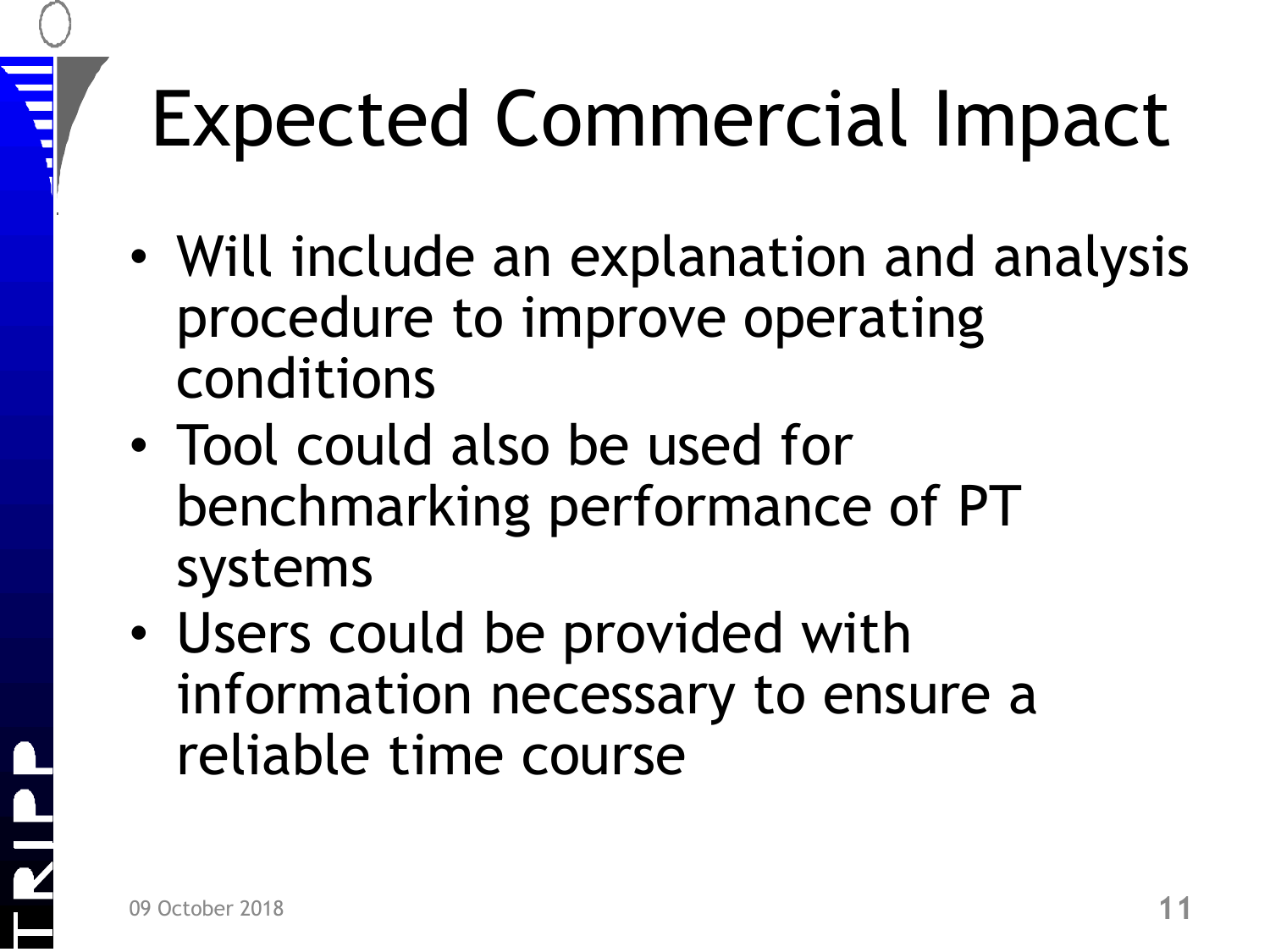## **SALIENT ACHIEVEMENTS – WP2**

#### **GPS-based indicators developed ETM-based indicators developed**



 $\overline{\phantom{0}}$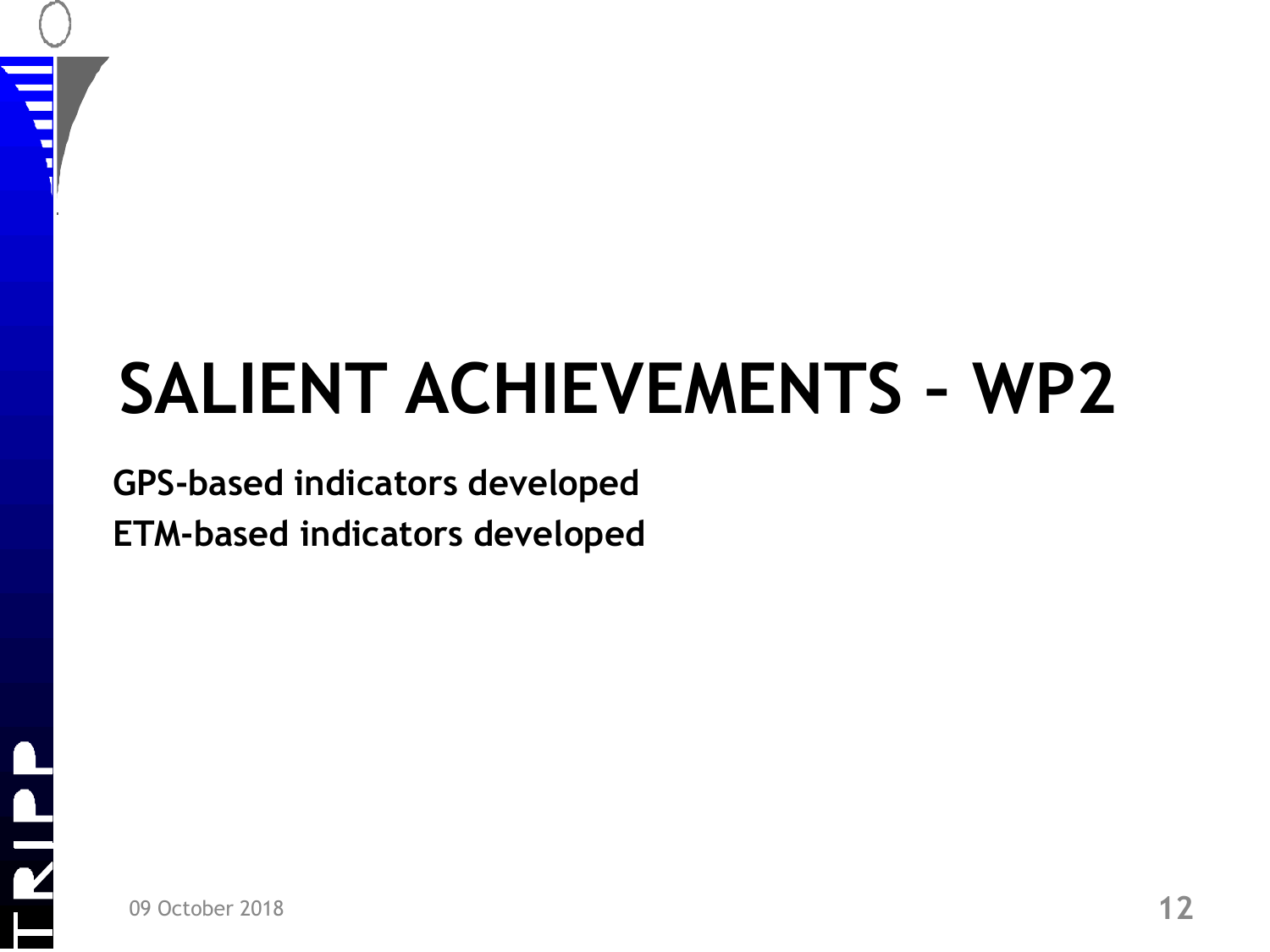#### Link-based speed estimates (sample route – 165 DOWN)



 $\overline{\phantom{0}}$ 

SMS - Off





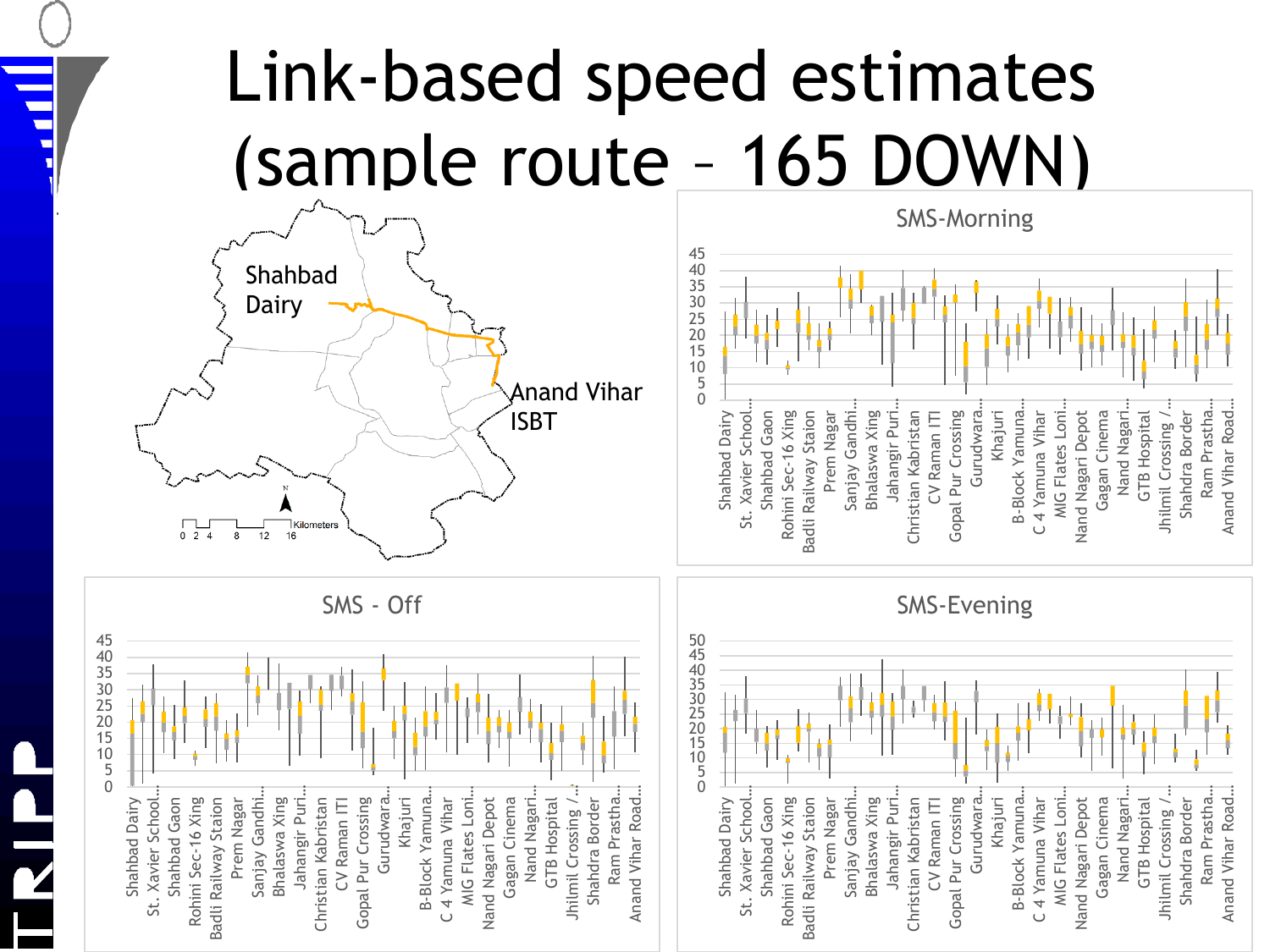## Travel time based indicators

| <b>Research</b><br><b>Work</b> | <b>Measure of Reliability</b>                                        | <b>Remarks</b>                                                                                                                                                                                                                                  |
|--------------------------------|----------------------------------------------------------------------|-------------------------------------------------------------------------------------------------------------------------------------------------------------------------------------------------------------------------------------------------|
| Polus (1978)                   | Inverse of standard deviation of<br>travel times or wait times       | Reliability was first studied by<br>fitting Beta distribution to travel<br>time, rather than using linear<br>regression                                                                                                                         |
| <b>Liu and Sinha</b><br>(2007) | Ratio of mean travel time to<br>standard deviation                   | Extension to Polus' estimate (1978)<br>to incorporate differences in mean<br>over differing bus routes or route<br>sections                                                                                                                     |
| Mazloumi et<br>al. (2009)      | Travel time variability (TTV)<br>$TTV = (T_{97.5} - T_{2.5})/T_{50}$ | • Based on Bates (2001) who<br>reported that that median and<br>TT distribution are better<br>measures of performance than<br>mean<br>• We have used the 2.5th<br>percentile and 97.5th percentile<br>values, as this covers 95% of the<br>data |

 $\overline{\phantom{a}}$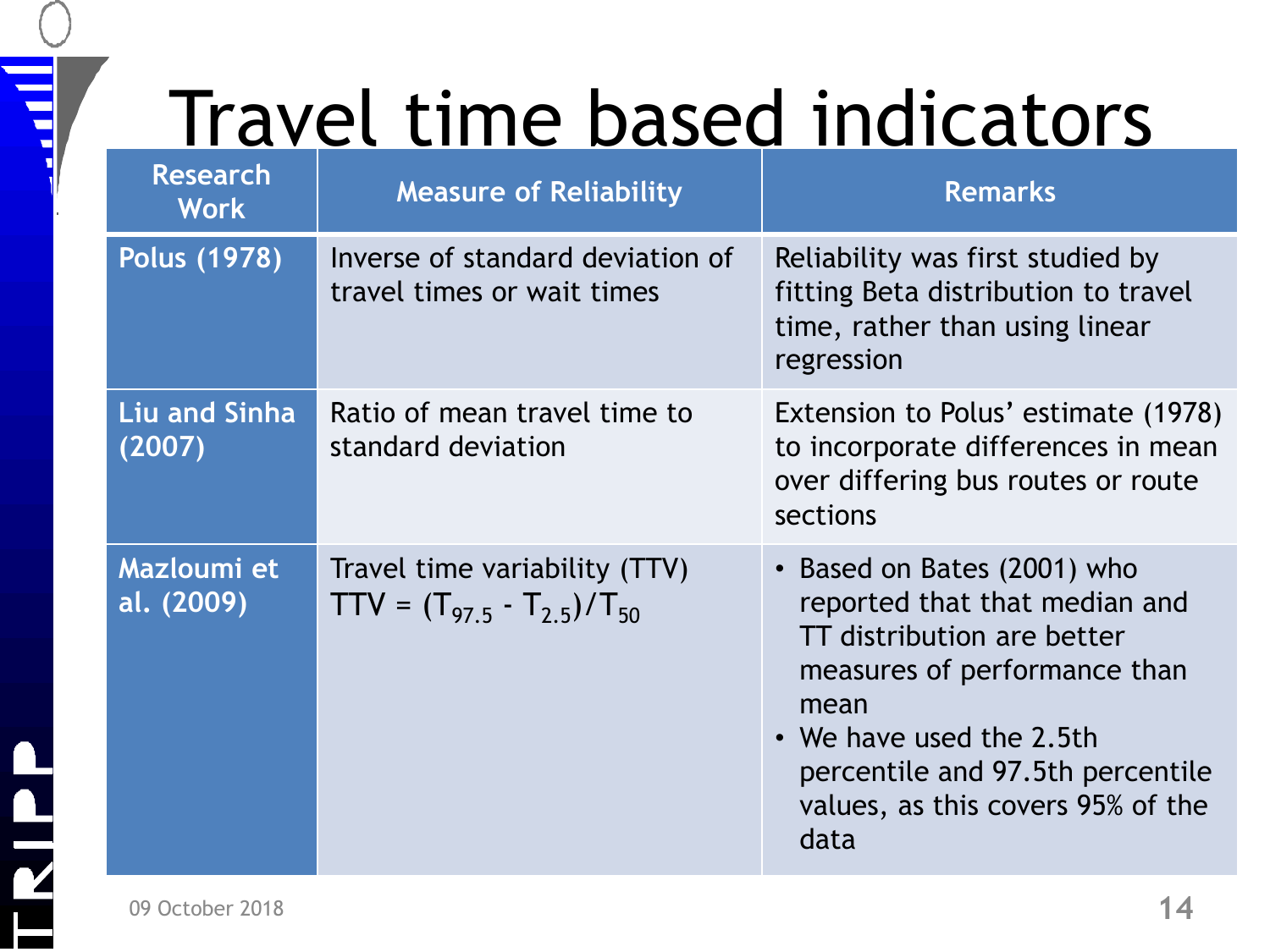### Lorenz curve headway indicators (sample route – 165 DOWN)



- Mostly regular headways
	- $\blacksquare$  ~ 20% shorter headways
	- $\blacksquare$  ~ 15% longer headways
	- $\blacksquare$  ~ 65% headways equal to the average headway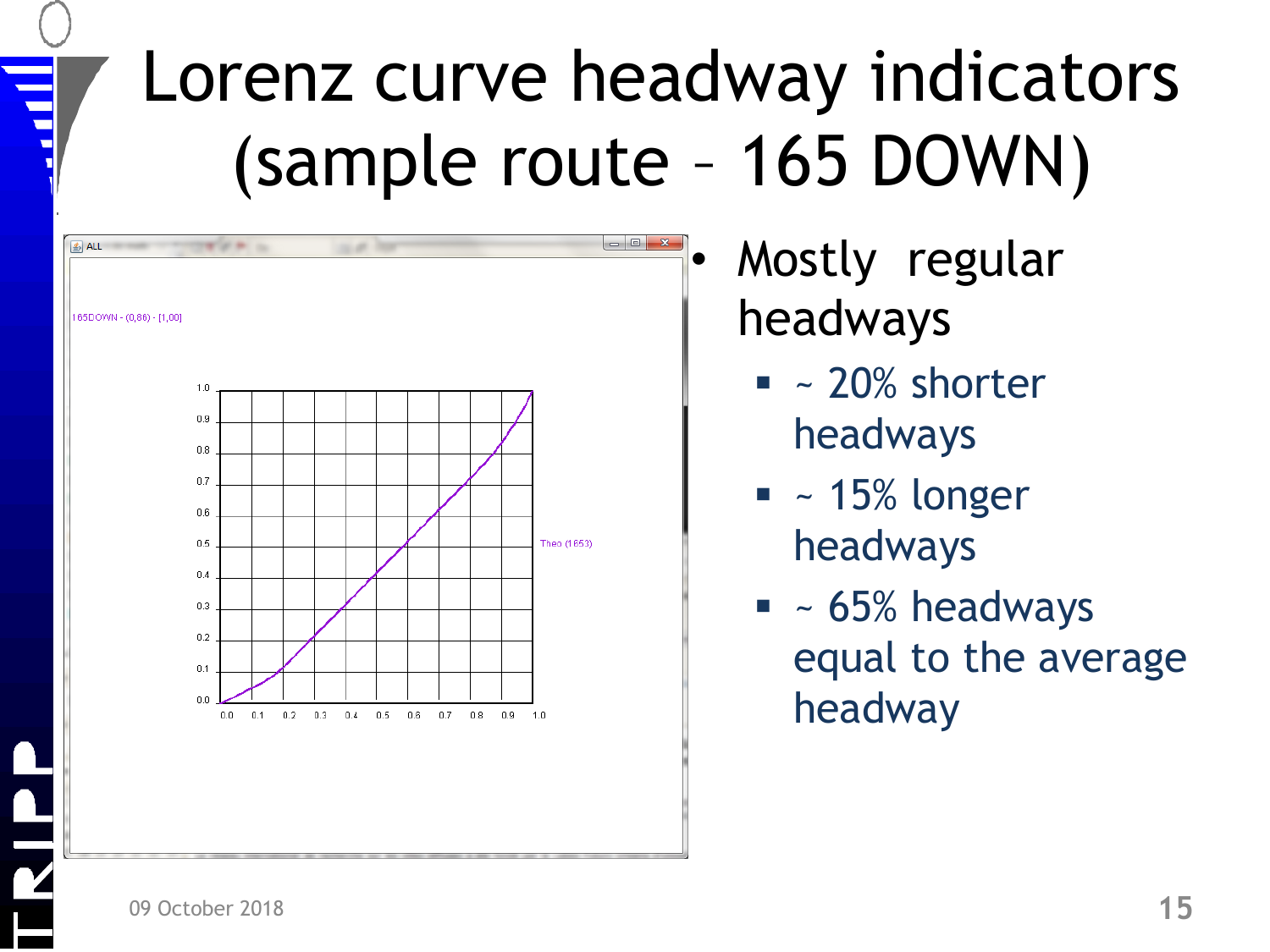#### Passenger load indicators (sample routes – 165 DOWN)





| <b>Passenger Variables</b>                                                                                         | <b>Morning</b> | Off-<br>peak | <b>Evening</b> |
|--------------------------------------------------------------------------------------------------------------------|----------------|--------------|----------------|
| <b>Average</b><br><b>Passenger</b><br>Volume, P <sub>avg</sub>                                                     | 70             | 53           | 58             |
| <b>Coefficient</b><br>of<br>flow<br>variation, $\eta_f = P_{\text{max}}/P_{\text{avg}}$                            | 1.260          | 1.128        | 1.182          |
| <b>Coefficient</b><br><b>of</b><br>exchange,<br>passenger<br>$\eta_{x} = B_{L}/(B_{L} - \Sigma   b_{i} - a_{i}  )$ | 1.077          | 1.078        | 1.077          |

09 October 2018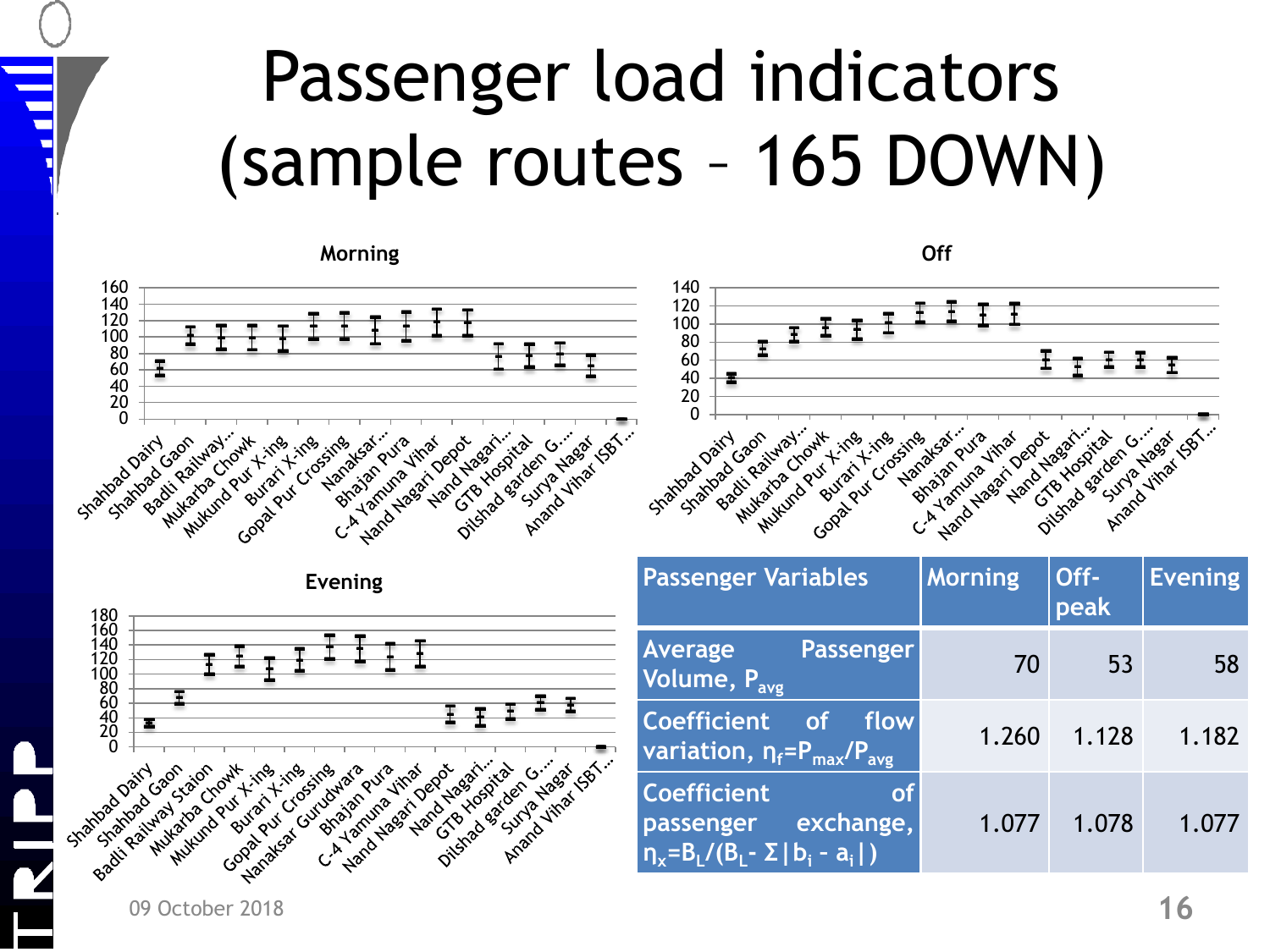## **SALIENT ACHIEVEMENTS – WP3**

#### **Benchmarks for cockpit development Design policy interventions**



 $\overline{\phantom{a}}$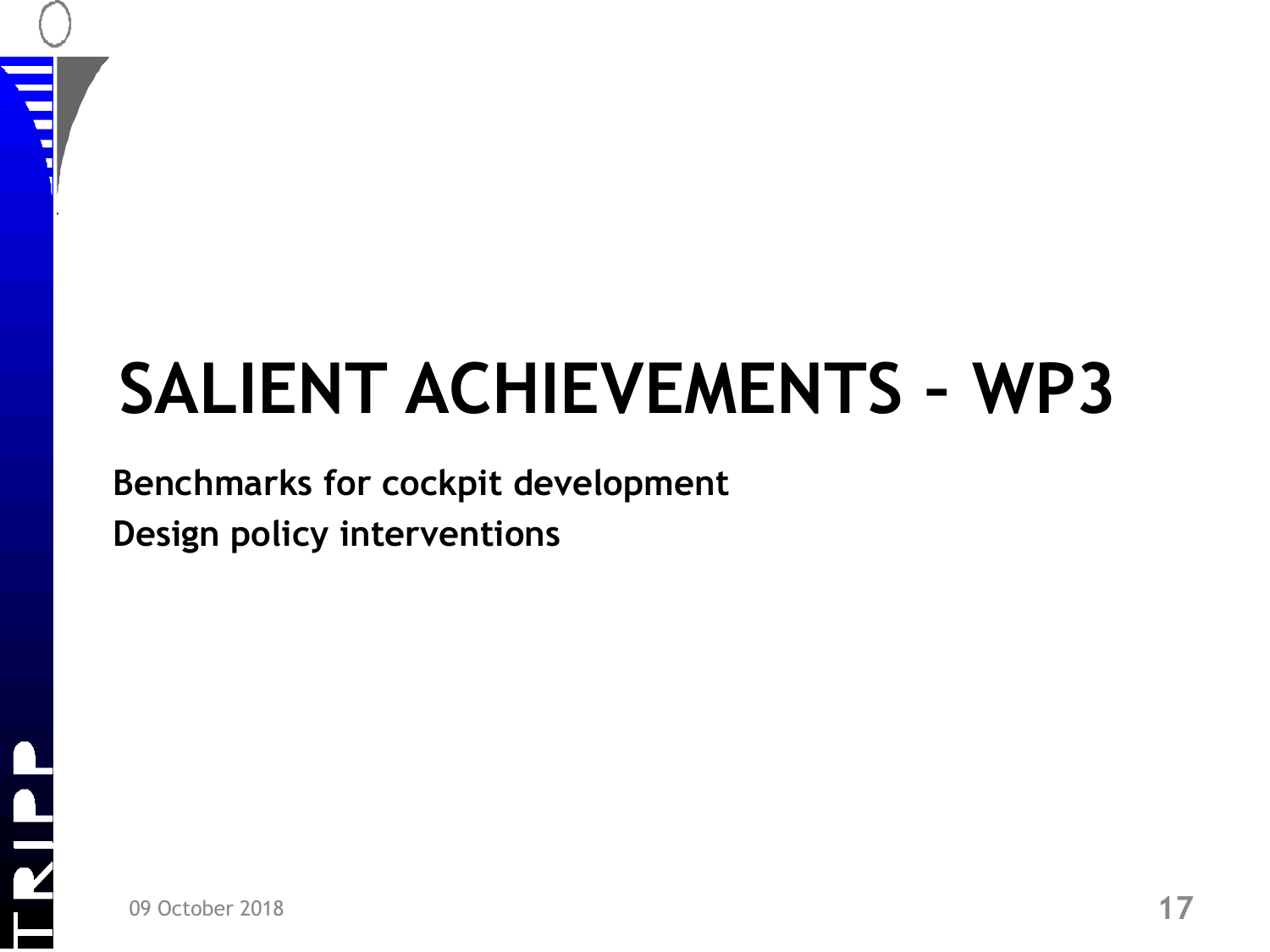## TTV benchmarks



| <b>TTV</b> | % of links<br>(morning<br>peak) | $%$ of<br>links (off<br>peak) | $%$ of<br>links<br>(evening<br>peak) |
|------------|---------------------------------|-------------------------------|--------------------------------------|
| $\leq 1$   | 42                              | 39                            | 57                                   |
| $1 - 2$    | 28                              | 28                            | 22                                   |
| $2 - 3$    | 8                               | 8                             | 5                                    |
| > 3        | 22                              | 24                            | 16                                   |

- Long routes with high frequency have least proportion of TTV>3 links in peak periods
- Long routes with low frequency have highest proportion of TTV>3 links for off-peak and evening peak
- Short route with high frequency has highest proportion of TTV>3 links for morning peak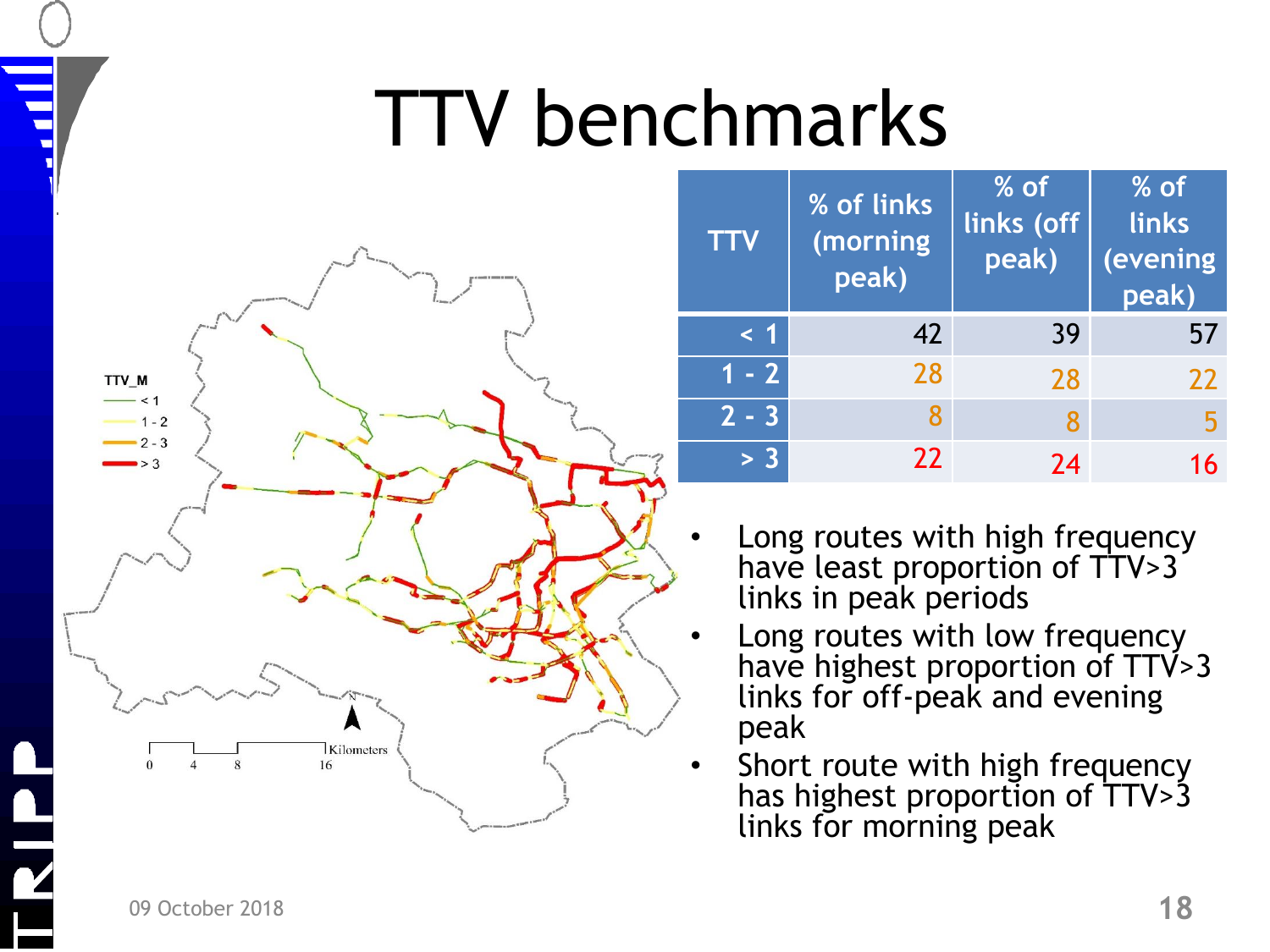## Speed benchmarks



**Links with low speeds experience higher levels of variability / unreliability**

|             | Morning<br>peak | Off peak | <b>Evening</b><br>peak |
|-------------|-----------------|----------|------------------------|
| < 10 km/h   | 4%              | 8%       | 11%                    |
| 10-20 km/h  | 35%             | 40%      | 42%                    |
| 20-30 km/h  | 46%             | 40%      | 36%                    |
| 30-40 km/h  | 12%             | 10%      | 9%                     |
| $> 40$ km/h | 3%              | 2%       | 2%                     |

- Greater congestion observed in off-peak and evening peak
- Weak negative correlation between TTV and speeds (sig. at 99%)
	- Pearson's: -0.2 to -0.1
	- Spearman's  $\rho$ : -0.3 to -0.2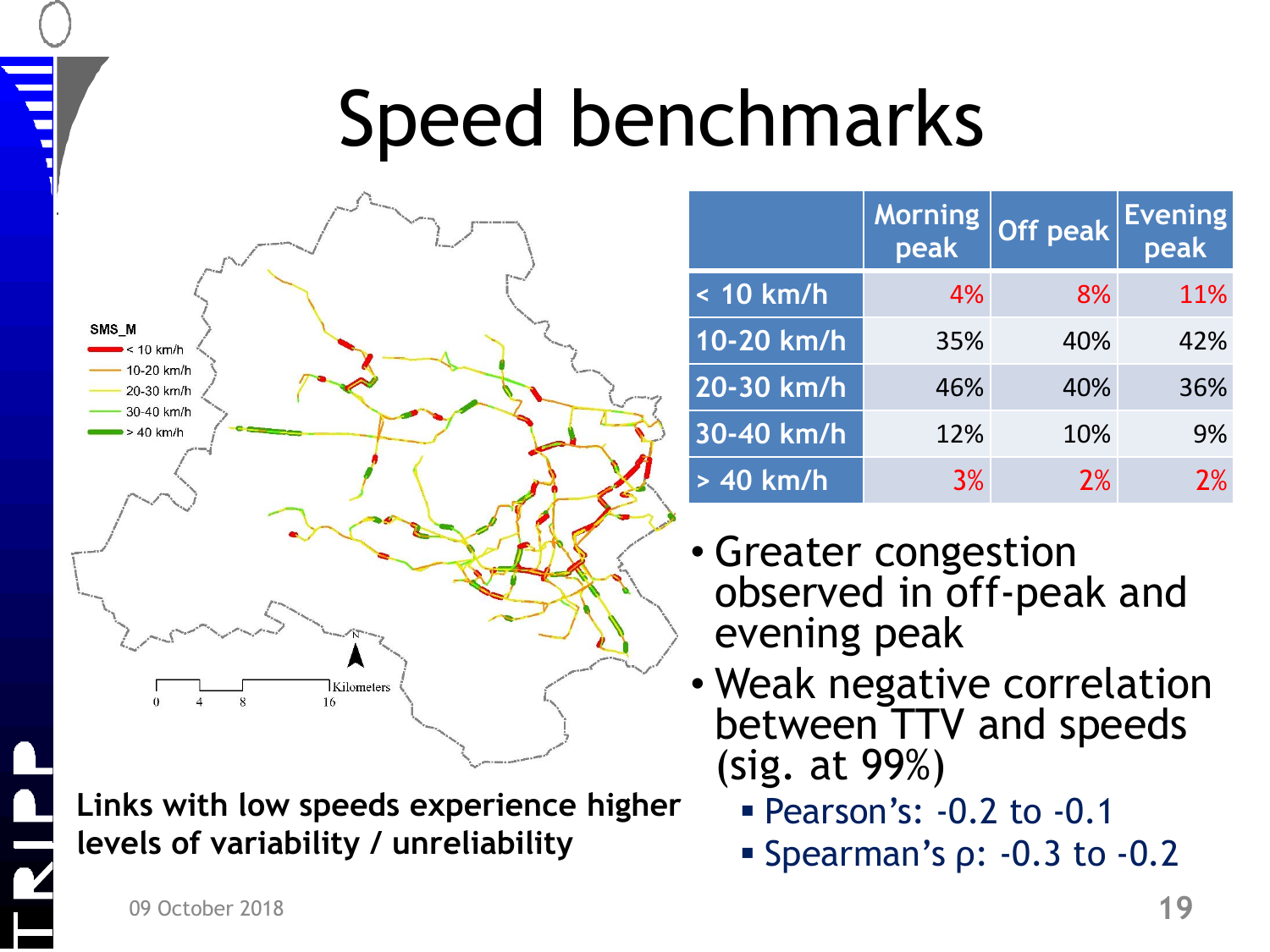## Passenger load benchmarks

|                         | <b>AVERAGE PASSENGER DEMAND</b> |                 |                |
|-------------------------|---------------------------------|-----------------|----------------|
| <b>ROUTE</b>            | <b>Morning</b>                  | <b>Off-Peak</b> | <b>Evening</b> |
| Low freq - short route  | $33 (+23)$                      | $31 (\pm 22)$   | $31 (+18)$     |
| Low freq - long route   | 53 $(\pm 27)$                   | $39 (+25)$      | $38 (+20)$     |
| High freq - short route | 34 $(\pm 09)$                   | 32 $(\pm 06)$   | 32 $(\pm 05)$  |
| High freq - long route  | 44 $(\pm 13)$                   | 34 $(\pm 10)$   | 36 $(\pm 11)$  |

- Maximum load:
	- Immediate attention at cockpit when per bus load increases beyond 70 (theoretical capacity)
	- **Focus on low frequency and long routes**
- Coefficient of passenger exchange:
	- Monthly assessment of routes where coefficient > 1.5
	- **EX Currently no focus required on any type of route**
- Average passenger volume:
	- Monthly assessment of routes where per bus average volume > 70
	- Monthly assessment of routes where per bus average volume < 20
	- Focus on low frequency and long routes for demand > 70
	- Focus on low frequency and short routes for demand < 20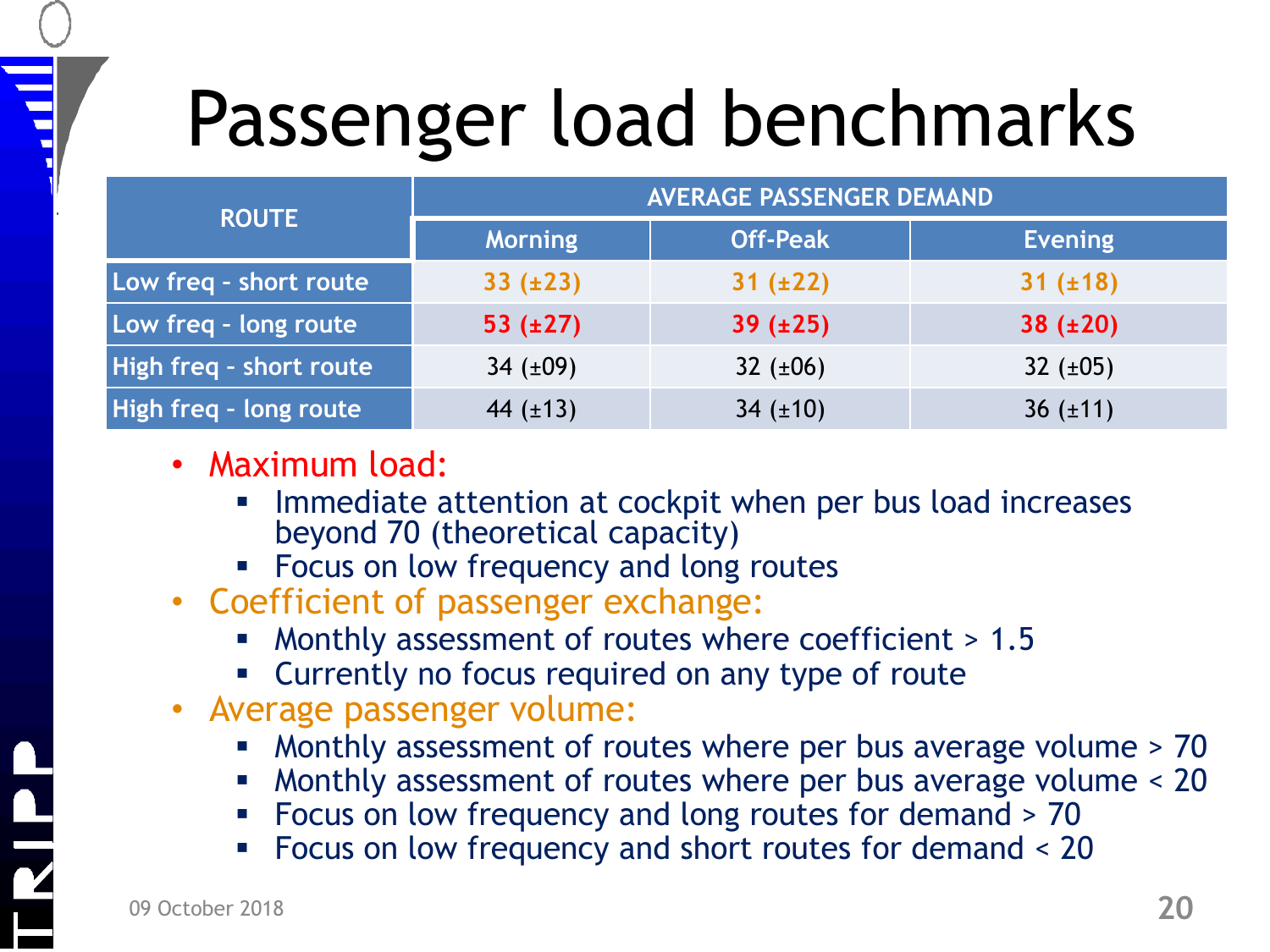# Design policy interventions

- Reliability
	- **Example 1 Links with high TTV**
	- **Example 2 Finds** with high TTV which are persistent daily
	- **Example 1 Links with high delays**
	- **Example 2 Finks with high delays which are persistent daily**
- Passenger demand
	- Average passenger load per bus exceeds 70
	- Average passenger load per bus is less than 20
	- Coefficient of passenger exchange exceeds 1.5

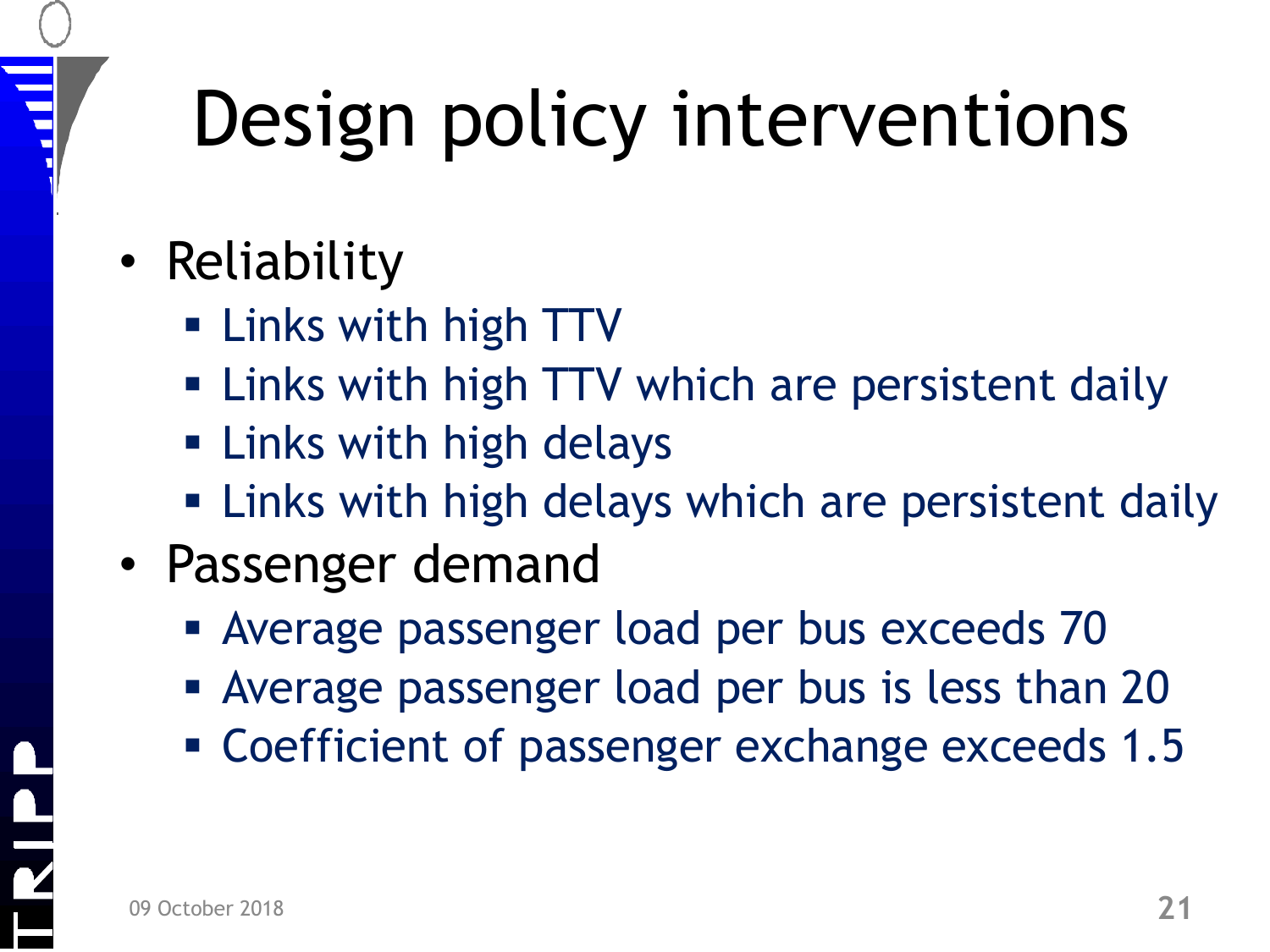

#### **WAY FORWARD**



09 October 2018 **22**